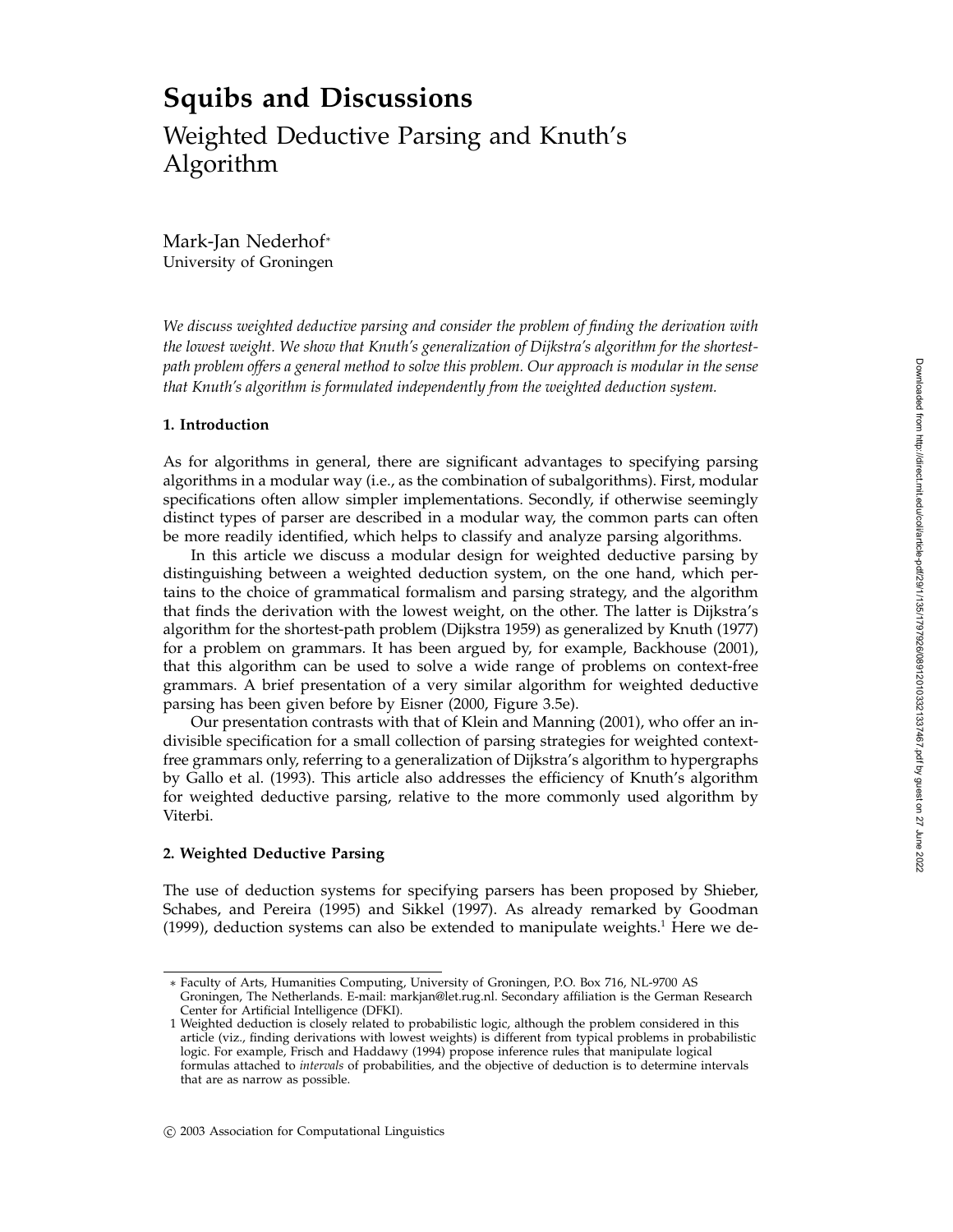Computational Linguistics Volume 29, Number 1

Initializer:

\n
$$
\frac{1}{y : [B \to \bullet \gamma, j, j]} \begin{cases}\n(y : B \to \gamma) \in P \\
0 \leq j \leq n\n\end{cases}
$$
\nScanner:

\n
$$
\frac{x_1 : [A \to \alpha \bullet a\beta, i, j]}{x_1 : [A \to \alpha a \bullet \beta, i, j + 1]} \begin{cases}\n(y_1 : A \to \alpha a\beta) \in P \\
0 \leq i \leq j < n\n\end{cases}
$$
\n
$$
x_1 : [A \to \alpha \bullet B\beta, i, j] \quad f(y_1 : A \to \alpha B\beta)
$$

$$
\text{Complete:} \quad \frac{x_1 \cdot [A \rightarrow \alpha \bullet B \beta, i, j]}{x_1 + x_2 \cdot [A \rightarrow \alpha B \bullet \beta, i, k]} \begin{cases} (y_1 : A \rightarrow \alpha B \beta) \in P \\ (y_2 : B \rightarrow \gamma) \in P \\ 0 \le i \le j \le k \le n \end{cases}
$$

Goal items:  $[S \to \gamma \bullet, 0, n]$  for any  $(y : S \to \gamma) \in P$ , where S is the start symbol

# **Figure 1**

Weighted deduction system for bottom-up parsing.

fine such a **weighted deduction system** for parsing as consisting of a finite set of inference rules of the form:

$$
x_1 : I_1
$$
  
\n
$$
x_2 : I_2
$$
  
\n
$$
\vdots
$$
  
\n
$$
x_m : I_m
$$
  
\n
$$
f(x_1, x_2, \dots, x_m) : I_0
$$
  
\n
$$
\begin{cases} c_1 \\ \vdots \\ c_p \end{cases}
$$

where  $m \geq 0$  and  $p \geq 0$ , and  $I_0, I_1, \ldots, I_m$  are **items**, of which  $I_0$  is the **consequent** and  $I_1, \ldots, I_m$  are the **antecedents**, and  $c_1, \ldots, c_p$  is a list of **side conditions** linking the inference rule to the grammar and the input string. <sup>2</sup> We assign unique variables  $x_1, \ldots, x_m$  to each of the antecedents, and a **weight function** *f*, with  $x_1, \ldots, x_m$  as arguments, to the consequent. This allows us to assign a weight to each occurrence of an (instantiated) item that we derive by an inference rule, by means of a function on the weights of the (instantiated) antecedents of that rule.

A weighted deduction system furthermore contains a set of **goal items**; like the inference rules, this set is parameterized by the grammar and the input. The objective of weighted deductive parsing is to find the derivation of a goal item with the lowest weight. In this article we assume that, for a given grammar and input string, each inference rule can be instantiated in a finite number of ways, which ensures that this problem can be solved under the constraints on the weight functions to be discussed in Sections 4 and 5.

Our examples will be restricted to context-free parsing and include the deduction system for weighted bottom-up parsing in Figure 1 and that for weighted top-down parsing in Figure 2. The latter is very close to an extension of Earley's algorithm described by Lyon (1974). The side conditions refer to an input string  $w = a_1 \cdots a_n$  and to a weighted context-free grammar with a set of productions *P*, each of which has the form (*y*:  $A \rightarrow \alpha$ ), where *y* is a non-negative real-valued weight, A is a nonterminal,

<sup>2</sup> Note that we have no need for (explicit) axioms, since we allow inference rules to have zero antecedents.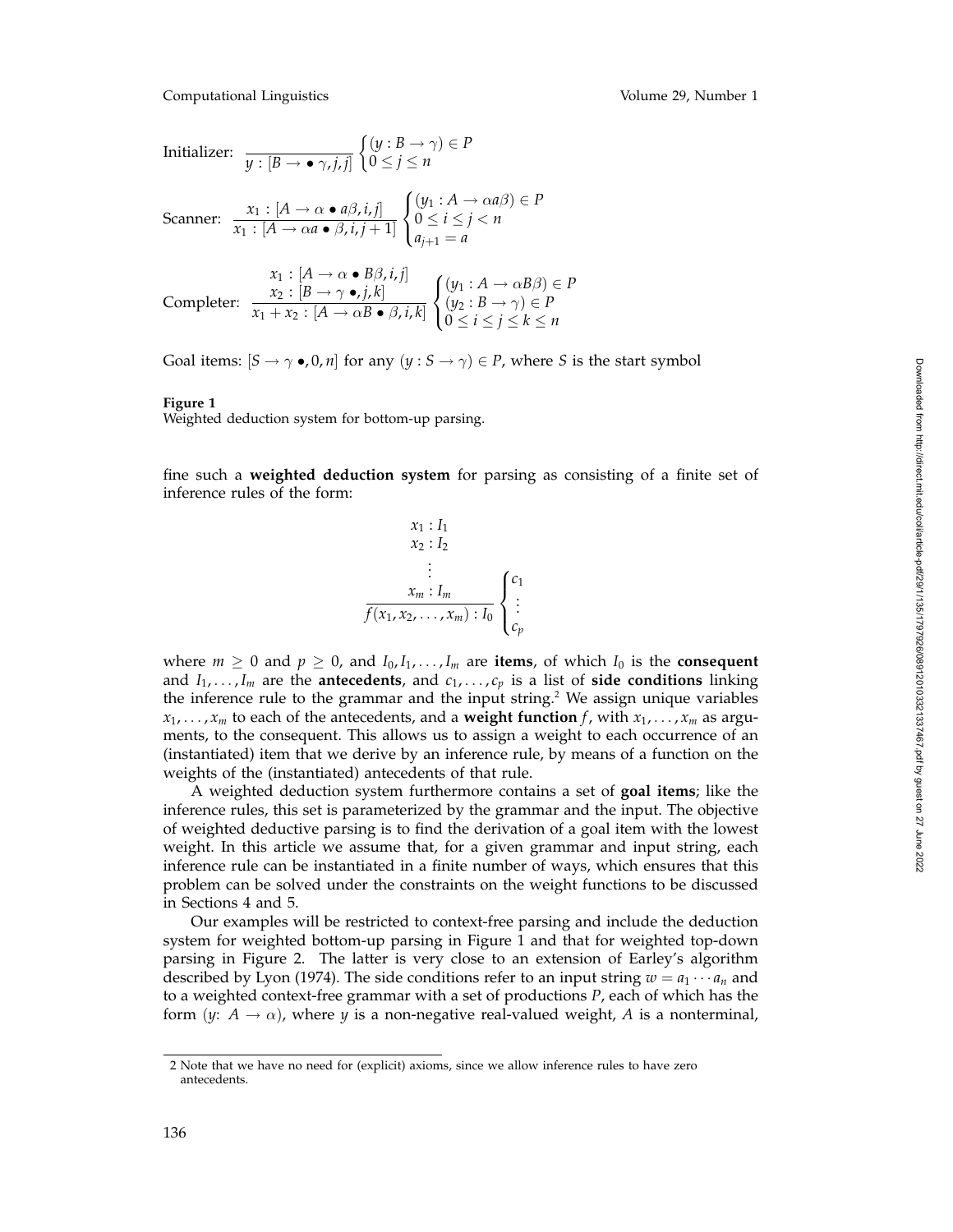Starter:  $\frac{1}{y : [S \rightarrow \bullet \gamma, 0, 0]}$   $\{(y : S \rightarrow \gamma) \in P$ , where S is the start symbol Predictor:  $\frac{x_1 : [A \rightarrow \alpha \bullet B\beta, i, j]}{x_1 : [B \rightarrow \alpha \rightarrow i, j]}$  $y_2 : [A \rightarrow \alpha \bullet B\beta, i, j]$ <br>  $y_2 : [B \rightarrow \bullet \gamma, j, j]$ <br>  $y_3 : [B \rightarrow \bullet \gamma, j, j]$ <br>  $y_2 : [C \rightarrow \bullet \gamma, j, j]$ <br>  $y_3 : [C \rightarrow \bullet \gamma, j, j]$ <br>  $y_2 : [C \rightarrow \bullet \gamma, j, j]$  $(y_2 : B \to \gamma) \in P$ 0  $\leq i \leq j \leq n$ 

Scanner, completer and set of goal items are as in Figure 1.

#### **Figure 2**

Weighted deduction system for top-down parsing.

Starter:  $\frac{1}{(y,y):[S \to \bullet \gamma, 0, 0]}$   $\{(y: S \to \gamma) \in P$ , where *S* is the start symbol

$$
\text{Scanner:} \quad \frac{(z_1, x_1) : [A \to \alpha \bullet a\beta, i, j]}{(z_1, x_1) : [A \to \alpha a \bullet \beta, i, j+1]} \begin{cases} (y_1 : A \to \alpha a\beta) \in P \\ 0 \le i \le j < n \\ a_{j+1} = a \end{cases}
$$

$$
\text{Predictor: } \frac{(z_1, x_1) : [A \to \alpha \bullet B\beta, i, j]}{(z_1 + y_2, y_2) : [B \to \bullet \gamma, j, j]} \begin{cases} (y_1 : A \to \alpha B\beta) \in P \\ (y_2 : B \to \gamma) \in P \\ 0 \le i \le j \le n \end{cases}
$$

$$
\text{Complete:} \quad \frac{(z_1, x_1) : [A \to \alpha \bullet B\beta, i, j]}{(z_2, x_2) : [B \to \gamma \bullet, j, k]} \quad \begin{cases} (y_1 : A \to \alpha B\beta) \in P \\ (y_2 : B \to \gamma) \in P \\ 0 \le i \le j \le k \le n \end{cases}
$$

Set of goal items is as in Figure 1.

#### **Figure 3**

Alternative weighted deduction system for top-down parsing.

and  $\alpha$  is a list of zero or more terminals or nonterminals. We assume the weight of a grammar derivation is given by the sum of the weights of the occurrences of productions therein.

Weights may be atomic entities, as in the deduction systems discussed above, where they are real-valued, but they may also be composed entities. For example, Figure 3 presents an alternative form of weighted top-down parsing using pairs of values, following Stolcke (1995). The first value is the **forward** weight, that is, the sum of weights of all productions that were encountered in the lowest-weighted derivation in the deduction system of an item  $[A \rightarrow \alpha \bullet \beta, i, j]$ . The second is the **inner** weight; that is, it considers the weight only of the current production  $A \to \alpha \beta$  plus the weights of productions in lowest-weighted grammar derivations for nonterminals in  $\alpha$ . These inner weights are the same values as the weights in Figures 1 and 2. In fact, if we omit the forward weights, we obtain the deduction system in Figure 2.

Since forward weights pertain to larger parts of grammar derivations than the inner weights, they may be better suited to direct the search for the lowest-weighted complete grammar derivation. We assume a pair  $(z_1, x_1)$  is smaller than  $(z_2, x_2)$  if and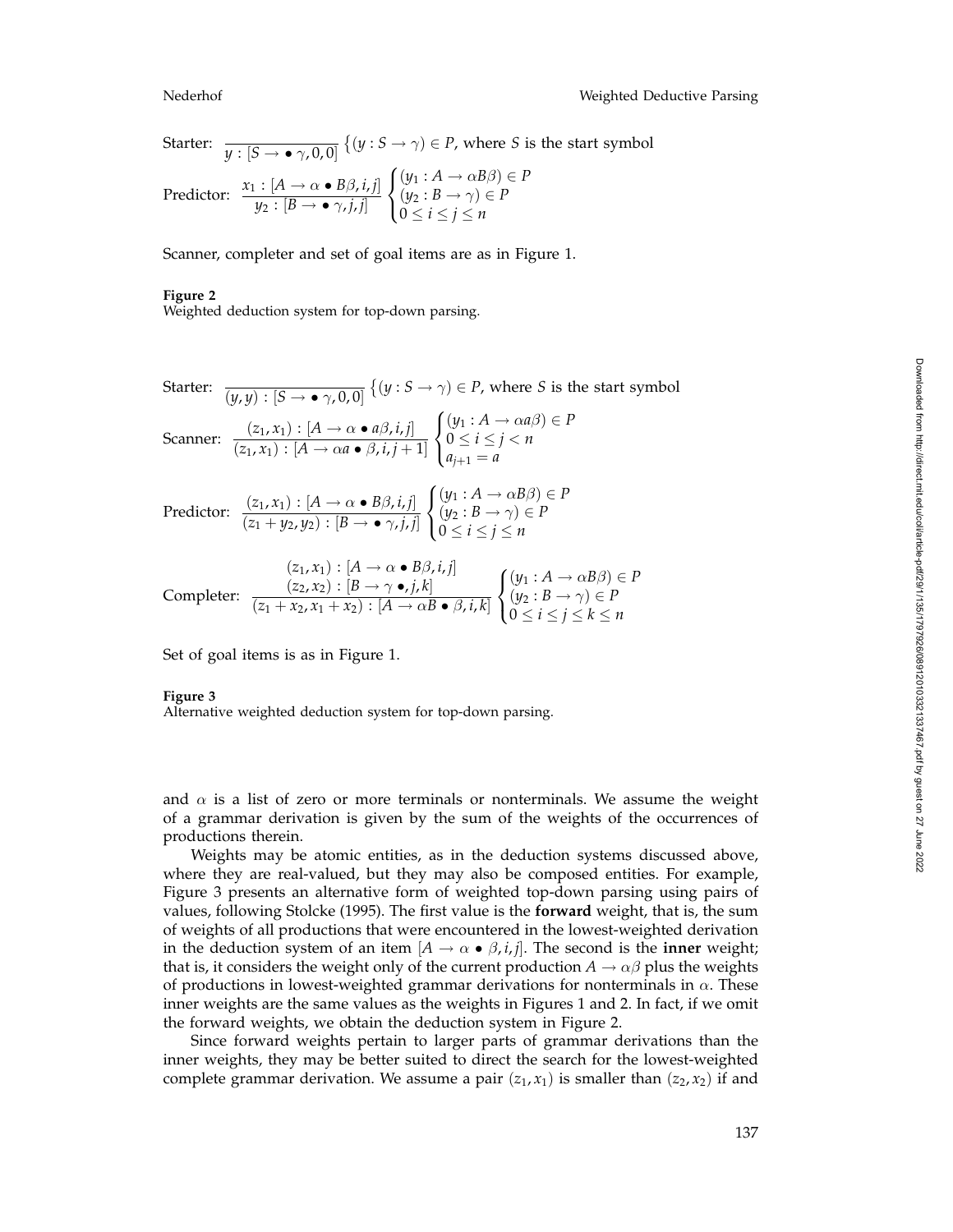only if  $z_1 < z_2$  or  $z_1 = z_2 \wedge x_1 < x_2$ . (Tendeau [1997] has shown the general idea can also be applied to left-corner parsing.)

In order to link (weighted) deduction systems to literature to be discussed in Section 3, we point out that a deduction system having a grammar *G* in a certain formalism *F* and input string *w* in the side conditions can be seen as a construction *c* of a context-free grammar  $c(G, w)$  out of grammar G and input w. The set of productions of  $c(G, w)$  is obtained by instantiating the inference rules in all possible ways using productions from *G* and input positions pertaining to *w*. The consequent of such an instantiated inference rule then acts as the left-hand side of a production, and the (possibly empty) list of antecedents acts as its right-hand side. In the case of a weighted deduction system, the productions are associated with weight functions computing the weight of the left-hand side from the weights of the right-hand side nonterminals.

For example, if the input is  $w = a_1 a_2 a_3$ , and if there are two productions in the weighted context-free grammar G of the form  $(y_1: A \rightarrow C \ B \ D)$ ,  $(y_2: B \rightarrow E) \in P$ , then from the completer in Figure 1 we may obtain, among others, a production  $[A \rightarrow C B \bullet D, 0, 2] \rightarrow [A \rightarrow C \bullet B D, 0, 1] [B \rightarrow E \bullet, 1, 2]$ , with associated weight function  $f(x_1, x_2) = x_1 + x_2$ , which states that if the production is used in a derivation, then the weights of the two subderivations should be added. The number of productions in  $c(G, w)$  is determined by the number of ways we can instantiate inference rules, which in the case of Figure 1 is  $\mathcal{O}(|G|^2 \cdot n^3)$ , where  $|G|$  is the size of G in terms of the total number of occurrences of terminals and nonterminals in productions.

If we assume, without loss of generality, that there is only one goal item, then this goal item becomes the start symbol of  $c(G, w)$ .<sup>3</sup> Since there are no terminals in  $c(G, w)$ , either the grammar generates the language  $\{\epsilon\}$ , containing only the empty string  $\epsilon$ , or it generates the empty language; in the latter case, this indicates that *w* is not in the language generated by *G* .

Note that for all three examples above, the derivation with the lowest weight allowed by  $c(G, w)$  encodes the derivation with the lowest weight allowed by G for *w*. Together with the dynamic programming algorithm to be discussed in the next section that finds the derivation with the lowest weight on the basis of  $c(G, w)$ , we obtain a modular approach to describing weighted parsers: One part of the description specifies how to construct grammar  $c(G, w)$  out of grammar G and input w, and the second part specifies the dynamic programming algorithm to investigate  $c(G, w)$ .

Such a modular way of describing parsers in the unweighted case has already been fully developed in work by Lang (1974) and Billot and Lang (1989). Instead of a deduction system, they use a pushdown transducer to express a parsing strategy such as top-down parsing, left-corner parsing or LR parsing. Such a pushdown transducer can in the context of their work be regarded as specifying a context-free grammar *c* ( *G* , *w* ), given a context-free grammar *G* and an input string *w*. The second part of the description of the parser is a dynamic programming algorithm for actually constructing  $c(G, w)$  in polynomial time in the length of  $w$ .

This modular approach to describing parsing algorithms is also applicable to formalisms *F* other than context-free grammars. For example, it was shown by Vijay-Shanker and Weir (1993) that tree-adjoining parsing can be realized by constructing a context-free grammar  $c(G, w)$  out of a tree-adjoining grammar G and an input string *w*. This can straightforwardly be generalized to weighted (in particular, stochastic) tree-adjoining grammars (Schabes 1992).

<sup>3</sup> If there is more than one goal item, then a new symbol needs to be introduced as the start symbol.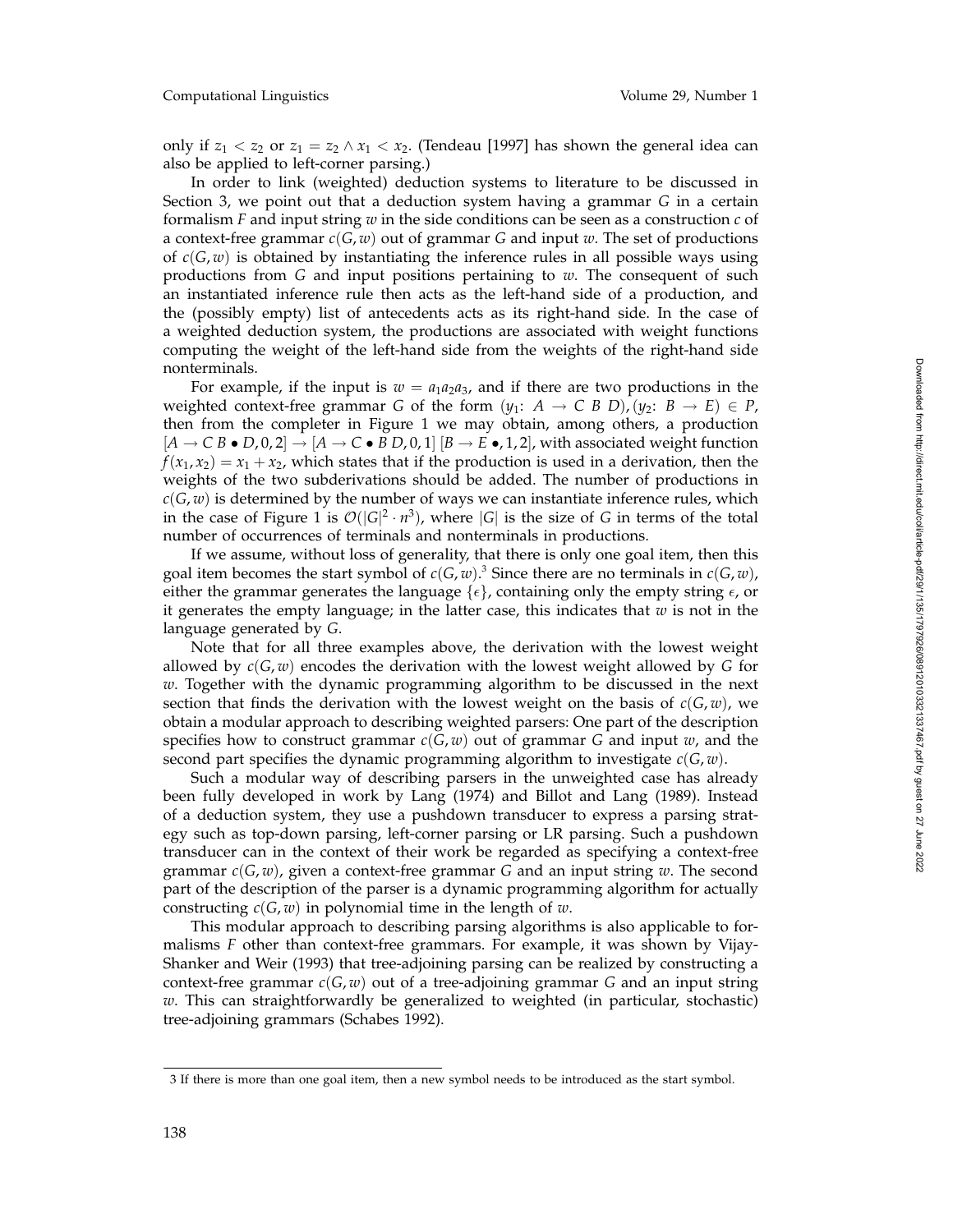It was shown by Boullier (2000) that *F* may furthermore be the formalism of range concatenation grammars. Since the class of range concatenation grammars generates exactly PTIME, this demonstrates the generality of the approach.<sup>4</sup>

Instead of string input, one may also consider input consisting of a finite automaton, along the lines of Bar-Hillel, Perles, and Shamir (1964); this can be trivially extended to the weighted case. That we restrict ourselves to string input in this article is motivated by presentational considerations.

# **3. Knuth's Algorithm**

The algorithm by Dijkstra (1959) effectively finds the shortest path from a distinguished source node in a weighted, directed graph to a distinguished target node. The underlying idea of the algorithm is that it suffices to investigate only the shortest paths from the source node to other nodes, since longer paths can never be extended to become shorter paths (weights of edges are assumed to be non-negative).

Knuth (1977) generalizes this algorithm to the problem of finding lowest-weighted derivations allowed by a context-free grammar with weight functions, similar to those we have seen in the previous section. (The restrictions Knuth imposes on the weight functions will be discussed in the next section.) Again, the underlying idea of the algorithm is that it suffices to investigate only the lowest-weighted derivations of nonterminals.

The algorithm by Knuth is presented in Figure 4. We have taken the liberty of making some small changes to Knuth's formulation. The largest difference between Knuth's formulation and ours is that we have assumed that the context-free grammar with weight functions on which the algorithm is applied has the form  $c(G, w)$ , obtained by instantiating the inference rules of a weighted deduction system for given grammar *G* and input *w*. Note, however, that *c*(*G*, *w*) is *not* fully constructed before applying Knuth's algorithm, and the algorithm accesses only as much of it as is needed in its search for the lowest-weighted goal item.

In the algorithm, the set *D* contains items *I* for which the lowest overall weight has been found; this weight is given by  $\mu(I)$ . The set E contains items  $I_0$  that can be derived in one step from items in  $D$ , but for which the lowest weight  $\nu(I_0)$  found thus far may still exceed the lowest overall weight for *I*0. In each iteration, it is established that the lowest weight  $\nu(I)$  for an item *I* in *E* is the lowest overall weight for *I*, which justifies transferring *I* to *D*. The algorithm can be extended to output the derivation corresponding to the goal item with the lowest weight; this is fairly trivial and will not be discussed here.

A few remarks about the implementation of Knuth's algorithm are in order. First, instead of constructing  $E$  and  $\nu$  anew at step 2 for each iteration, it may be more efficient to construct them only once and revise them every time a new item *I* is added to *D*. This revision consists in removing *I* from *E* and combining it with existing items in *D*, as antecedents of inference rules, in order to find new items to be added to *E* and/or to update  $\nu$  to assign lower values to items in *E*. Typically, *E* would be organized as a priority queue.

Second, practical implementations would maintain appropriate tables for indexing the items in such a way that when a new item *I* is added to *D*, the lists of existing items in *D* together with which it matches the lists of antecedents of inference rules can be

<sup>4</sup> One may even consider formalisms *F* that generate languages beyond PTIME, but such applications of the approach would not necessarily be of practical value.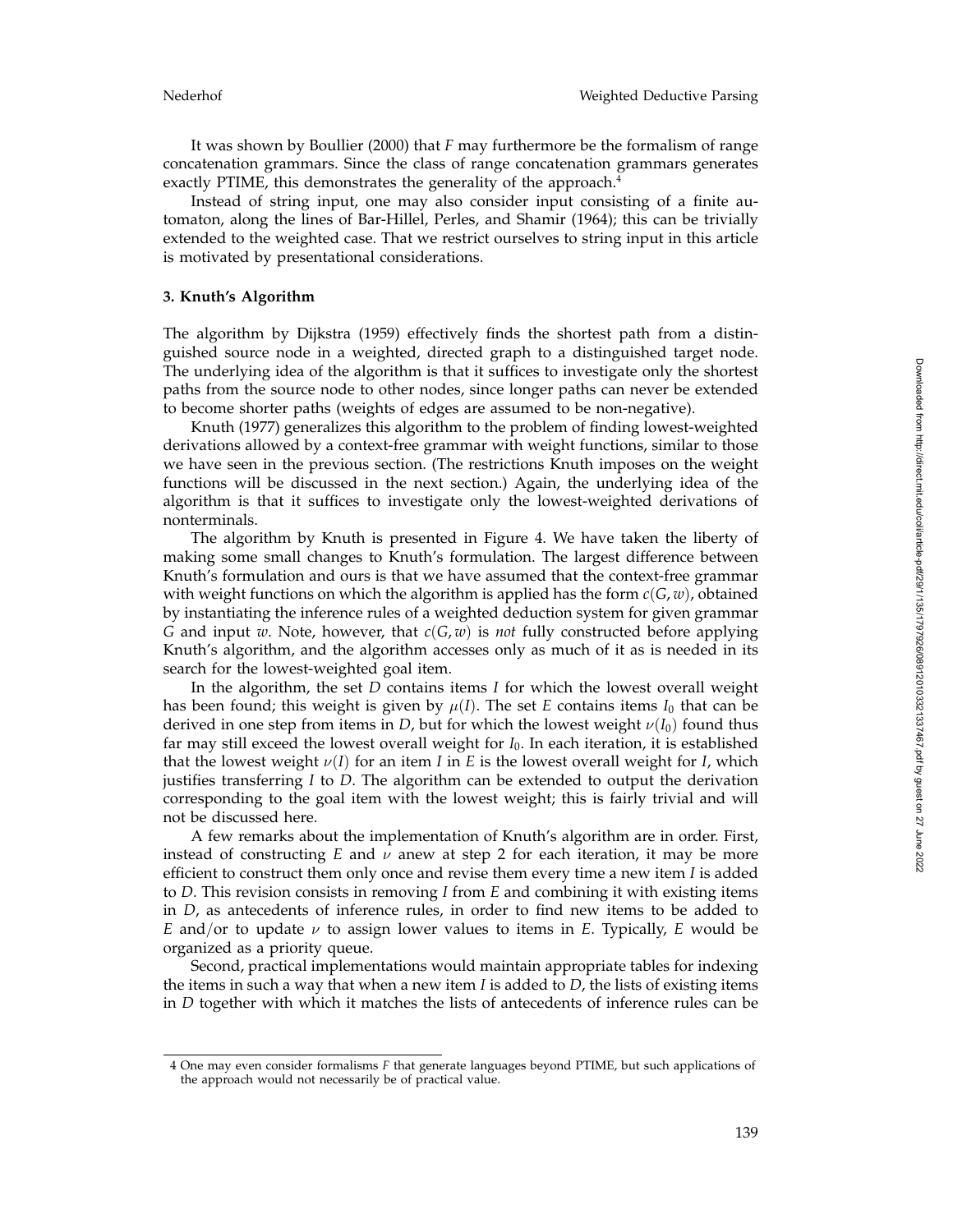- 1. Let *D* be the empty set  $\emptyset$ .
- 2. Determine the set  $E$  and the function  $\nu$  as follows:
	- *E* is the set of items  $I_0 \notin D$  such that there is at least one inference rule from the deduction system that can be instantiated to a production of the form  $I_0 \rightarrow I_1 \cdots I_m$ , for some  $m \geq 0$ , with weight function  $f$ , where  $I_1, \ldots, I_m \in D$ .
	- For each such  $I_0 \in E$ , let  $\nu(I_0)$  be the minimal weight  $f(\mu(I_1), \ldots, \mu(I_m))$  for all such instantiated inference rules.
- 3. If *E* is empty, then report failure and halt.
- 4. Choose an item  $I \in E$  such that  $\nu(I)$  is minimal.
- 5. Add *I* to *D*, and let  $\mu(I) = \nu(I)$ .
- 6. If *I* is a goal item, then output  $\mu(I)$  and halt.
- 7. Repeat from step 2.

#### **Figure 4**

Knuth's generalization of Dijkstra's algorithm. Implicit are a weighted deduction system, a grammar *G* and an input *w*. For conditions on correctness, see Section 4.

efficiently found. Since techniques for such kinds of indexing are well-established in the computer science literature, no further discussion is warranted here.

# **4. Conditions on the Weight Functions**

A sufficient condition for Knuth's algorithm to correctly compute the derivations with the lowest weights is that the weight functions *f* are all **superior**, which means that they are monotone nondecreasing in each variable and that  $f(x_1, \ldots, x_m) \ge \max(x_1, \ldots, x_m)$ for all possible values of  $x_1, \ldots, x_m$ . For this case, Knuth (1977) provides a short and elegant proof of correctness. Note that the weight functions in Figure 1 are all superior, so that correctness is guaranteed.

In the case of the top-down strategy from Figure 2, however, the weight functions are not all superior, since we have constant weight functions for the predictor, which may yield weights that are less than their arguments. It is not difficult, however, to show that Knuth's algorithm still correctly computes the derivations with the lowest weights, given that we have already established the correctness for the bottom-up case.

First, note that items of the form  $[B\,\rightarrow\,\bullet\, \gamma_{\cdot}j_{\cdot}j]$ , which are introduced by the initializer in the bottom-up case, can be introduced by the starter or the predictor in the top-down case; in the top-down case, these items are generally introduced later than in the bottom-up case. Second, note that such items can contribute to finding a goal item only if from  $[B \to \bullet \gamma, j, j]$  we succeed in deriving an item  $[B \to \gamma \bullet, j, k]$  that is either such that  $B = S$ ,  $j = 0$ , and  $k = n$ , or such that there is an item  $[A \rightarrow \alpha \bullet B\beta, i, j]$ . In either case, the item  $[B \to \bullet \gamma, j, j]$  can be introduced by the starter or predictor so that  $[B \to \gamma \bullet, j, k]$  will be available to the algorithm if and when it is needed to determine the derivation with the lowest weight for  $[S \to \gamma \bullet, 0, n]$  or  $[A \to \alpha B \bullet \beta, i, k]$ , respectively, which will then have a weight greater than or equal to that of  $[B\to\bullet\,\gamma, j, j].$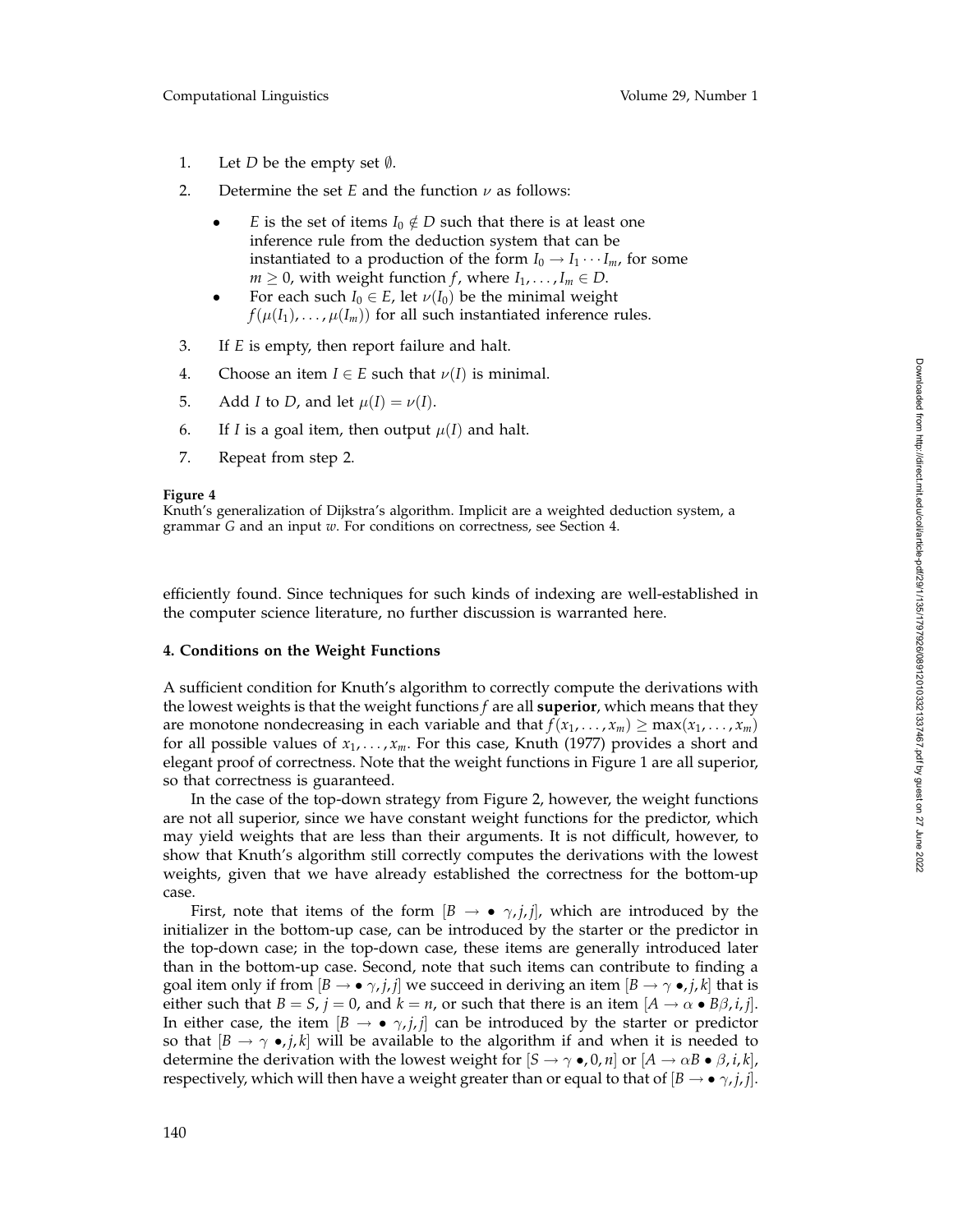For the alternative top-down strategy from Figure 3, the proof of correctness is similar, but now the proof depends for a large part on the additional forward weights, the first values in the pairs  $(z, x)$ ; note that the second values are the inner weights (i.e., the weights we already considered in Figures 1 and 2). An important observation is that if there are two derivations for the same item with weights  $(z_1, x_1)$  and  $(z_2, x_2)$ , respectively, such that  $z_1 < z_2$  and  $x_1 > x_2$ , then there must be a third derivation of that item with weight ( $z_1, x_2$ ). This shows that no relevant inner weights are overlooked because of the ordering we imposed on pairs  $(z, x)$ .

Since Figures 1 through 3 are merely examples to illustrate the possibilities of deduction systems and Knuth's algorithm, we do not provide full proofs of correctness.

# **5. Viterbi's Algorithm**

This section places Knuth's algorithm in the context of a more commonly used alternative. This algorithm is applicable on a weighted deduction system if a simple partial order on items exists that is such that the antecedents of an inference rule are always strictly smaller than the consequent. When this is the case, we may treat items from small to large to compute their lowest weights. There are no constraints on the weight functions other than that they should be monotone nondecreasing.

The algorithm by Viterbi (1967) may be the earliest that operates according to this principle. The partial order is based on the linear order given by a string of input symbols. In this article we will let the term "Viterbi's algorithm" refer to the general type of algorithm to search for the derivation with the lowest weight given a deduction system, a grammar, an input string, and a partial order on items consistent with the inference rules in the sense given above. 5

Another example of an algorithm that can be seen as an instance of Viterbi's algorithm was presented by Jelinek, Lafferty, and Mercer (1992). This algorithm is essentially CYK parsing (Aho and Ullman 1972) extended to handle weights (in particular, probabilities). The partial order on items is based on the sizes of their spans (i.e., the number of input symbols that the items cover). Weights of items with smaller spans are computed before the weights of those with larger spans. In cases in which a simple a priori order on items is not available but derivations are guaranteed to be acyclic, one may first determine a topological sorting of the complete set of derivable items and then compute the weights based on that order, following Martelli and Montanari (1978).

A special situation arises when a deduction system is such that inference rules allow cyclic dependencies within certain subsets of items, but dependencies between these subsets represent a partial order. One may then combine the two algorithms: Knuth's (or Dijkstra's) algorithm is used within each subset and Viterbi's algorithm is used to relate items in distinct subsets. This is exemplified by Bouloutas, Hart, and Schwartz (1991).

In cases in which both Knuth's algorithm and Viterbi's algorithm are applicable, the main difference between the two is that Knuth's algorithm may halt as soon as the lowest weight for a goal item is found, and no items with larger weights than that goal item need to be treated, whereas Viterbi's algorithm treats *all* derivable items. This suggests that Knuth's algorithm may be more efficient than Viterbi's. The worst-case time complexity of Knuth's algorithm, however, involves an additional factor because

<sup>5</sup> Note that some authors let the term "Viterbi algorithm" refer to *any* algorithm that computes the "Viterbi parse," that is, the parse with the lowest weight or highest probability.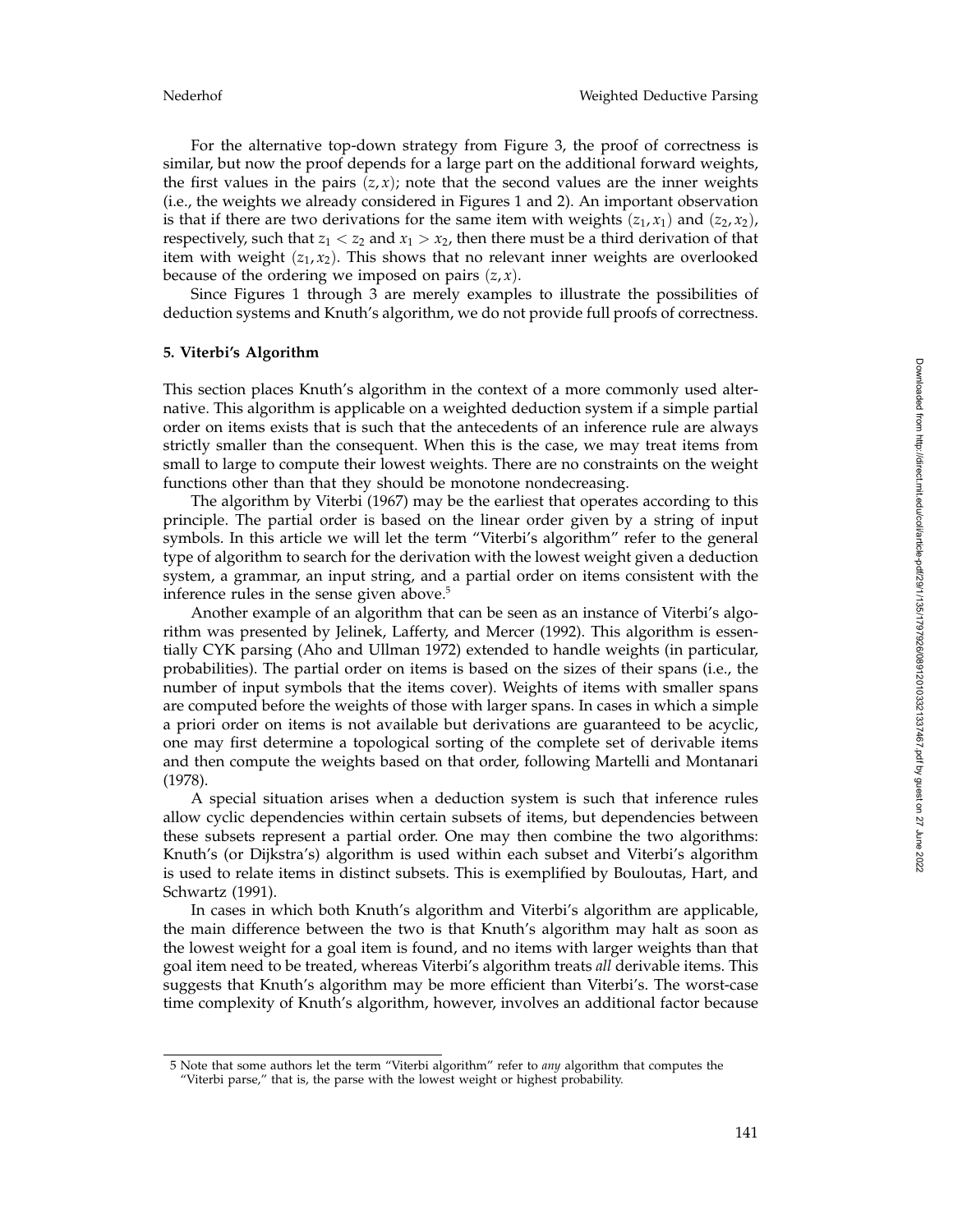of the maintenance of the priority queue. Following Cormen, Leiserson, and Rivest (1990), this factor is  $\mathcal{O}(\log(\Vert c(G,w) \Vert))$ , where  $\Vert c(G,w) \Vert$  is the number of nonterminals in  $c(G, w)$ , which is an upper bound on the number of elements on the priority queue at any given time. Furthermore, there are observations by, for example, Chitrao and Grishman (1990), Tjong Kim Sang (1998, Sections 3.1 and 3.4), and van Noord et al. (1999, Section 3.9), that suggest that the apparent advantage of Knuth's algorithm does not necessarily lead to significantly lower time costs in practice.

In particular, consider deduction systems with items associated with spans like, for example, that in Figure 1, in which the span of the consequent of an inference rule is the concatenation of the spans of the antecedents. If weights of individual productions in *G* differ only slightly, as is often the case in practice, then different derivations for an item have only slightly different weights, and the lowest such weight for a certain item is roughly proportional to the size of its span. This suggests that Knuth's algorithm treats most items with smaller spans before any item with a larger span is treated, and since goal items typically have the maximal span, covering the complete input, there are few derivable items at all that are not treated before any goal item is found.

# **6. Conclusions**

We have shown how a general weighted parser can be specified in two parts, the first being a weighted deduction system, and the second being Knuth's algorithm (or possibly Viterbi's algorithm, where applicable). Such modular specifications have clear theoretical and practical advantages over indivisible specifications. For example, we may identify common aspects of otherwise seemingly distinct types of parser. Furthermore, modular specifications allow simpler implementations. We have also identified close connections between our approach to specifying weighted parsers and wellestablished theory of grammars and parsing. How the efficiency of Knuth's algorithm relates to that of Viterbi's algorithm in a practical setting is still to be investigated.

#### **Acknowledgments**

The author is supported by the Royal Netherlands Academy of Arts and Sciences. I am grateful to Gertjan van Noord, Giorgio Satta, Khalil Sima'an, Frederic Tendeau, and the anonymous referees for valuable comments.

#### **References**

- Aho, Alfred V. and Jeffrey D. Ullman. 1972. *Parsing*, volume 1 of *The Theory of Parsing, Translation and Compiling*. Prentice-Hall, Englewood Cliffs, New Jersey.
- Backhouse, Roland. 2001. Fusion on languages. In *10th European Symposium on Programming*, volume 2028 of *Lecture Notes in Computer Science*, pages 107–121. Springer-Verlag, Berlin, April.
- Bar-Hillel, Y., M. Perles, and E. Shamir. 1964. On formal properties of simple phrase structure grammars. In Y. Bar-Hillel, editor, *Language and Information: Selected Essays on Their Theory and Application*. Addison-Wesley, Reading, Massachusetts, pages 116–150.
- Billot, Sylvie and Bernard Lang. 1989. The structure of shared forests in ambiguous parsing. In *27th Annual Meeting of the Association for Computational Linguistics, Proceedings of the Conference* , pages 143–151, Vancouver, British Columbia, Canada, June.
- Boullier, Pierre. 2000. Range concatenation grammars. In *Proceedings of the Sixth International Workshop on Parsing Technologies*, pages 53–64, Trento, Italy, February.
- Bouloutas, A., G. W. Hart, and M. Schwartz. 1991. Two extensions of the Viterbi algorithm. *IEEE Transactions on Information Theory*, 37(2):430–436.
- Chitrao, Mahesh V. and Ralph Grishman. 1990. Statistical parsing of messages. In *Speech and Natural Language Proceedings* , pages 263–266, Hidden Valley, Pennsylvania, June.
- Cormen, Thomas H., Charles E. Leiserson, and Ronald L. Rivest. 1990. *Introduction to Algorithms*. MIT Press, Cambridge.
- Dijkstra, E. W. 1959. A note on two